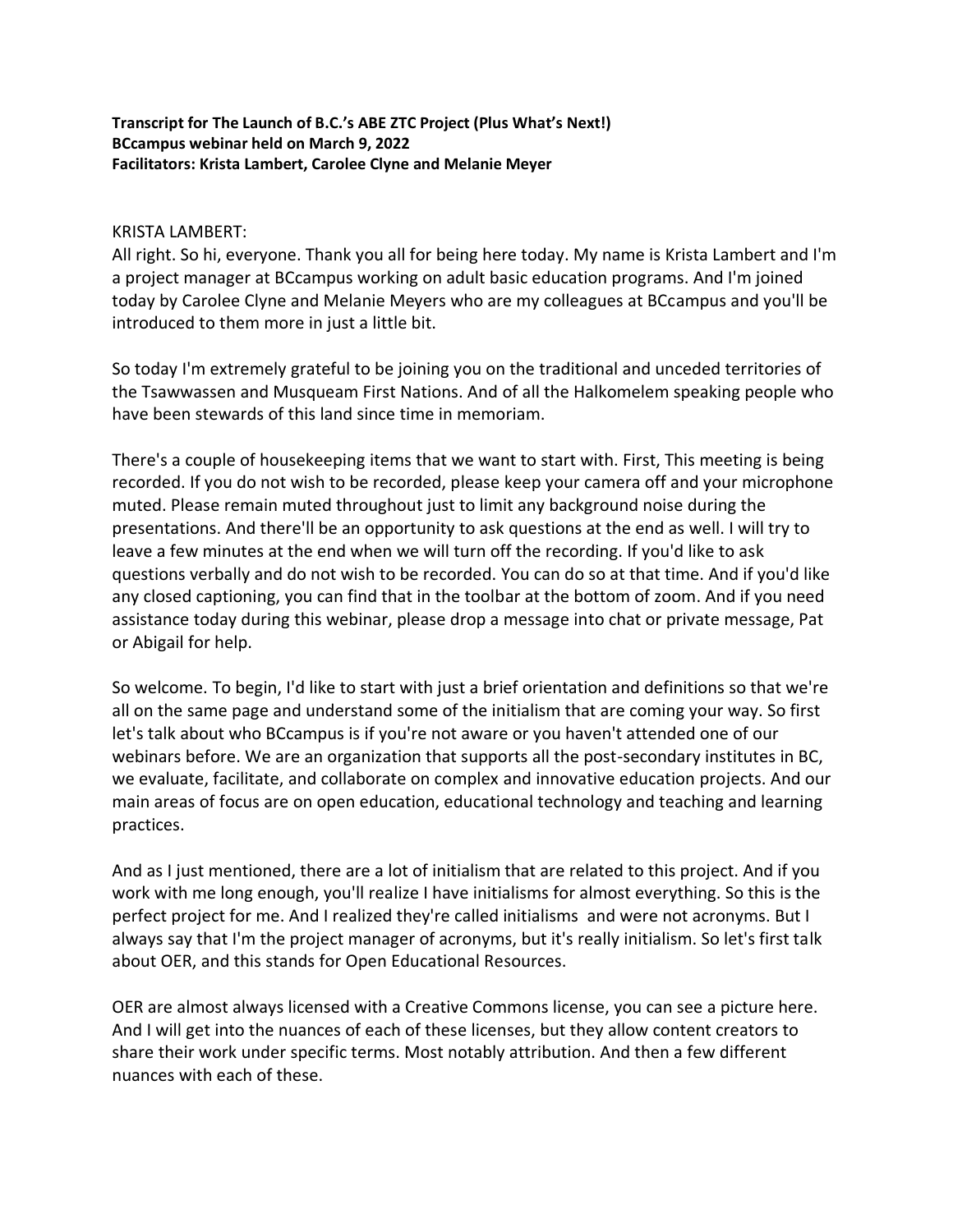OER that that utilize Creative Commons open licenses are best described by what we call the five R's. So they allow users to reuse content in its unaltered original format. In a variety of ways. Allows users to retain copies of the content for their personal archives or reference, allows users to revise. So content can be modified or altered to suit specific needs. Remix content so that it can be adapted with other similar content to create a whole new piece of content, and then redistribute so the content can be shared with anyone else in it's original or altered format.

The OER for this project include open textbooks, open courses, open test bank open answer key open H5P, and open the media.

The benefits of OER for students is that they will always have day one access to resources. The resources are available and a lot of different format such as PDF, Word docs, or e-reader formats. And they will have access to materials in perpetuity without having to pay a fee. And studies show that learning outcomes for students are the same or better when OER are used in their courses.

The benefits of OER for faculty is that they have editing control for instructional resources. They're often peer reviewed. The resources are flexible and can be adapted for specific course. And the quality has been studied to be shown as often the same as or better than a traditional publisher textbook.

Alright, let's talk about ABE. And I assume if you're here that you probably do know what ABE stands for, but there might be a few.

So ABE stands for adult basic education. In B.C. ABE have been tuition free since September 2017. And ABE provides access to courses and skills training ranging from basic literacy through to provincial level, an adult secondary school completion. So ABE program support learners to achieve one or more of the following goals. High school graduation, further education, employability skills, and management skills. These courses are offered in 18 public postsecondary institutes and all 60 of B.C.'s school districts.

And the question I get asked quite frequently is how is this tuition-free and the current B.C. government once again, made this program tuition-free. And as part of the budget for our domestic students in ABE Program [...]

And finally our last definition. What does ZTC.

So as ZTC stands for Zero Textbook Cost. And this came out in US community colleges a number of years ago as a way to limit financial burden on students because they would not need to pay for textbooks for a course. So courses that are ZTC can also be packaged together into credentials to make ZTC degrees, diplomas or certificates. And then the US of course, Z, it's pronounced "zee". So there's rolls off the tongue a little bit better, ZTC. And so in BC we have over 10 bad ZTC programs offered at schools across the program in certificates, diplomas, and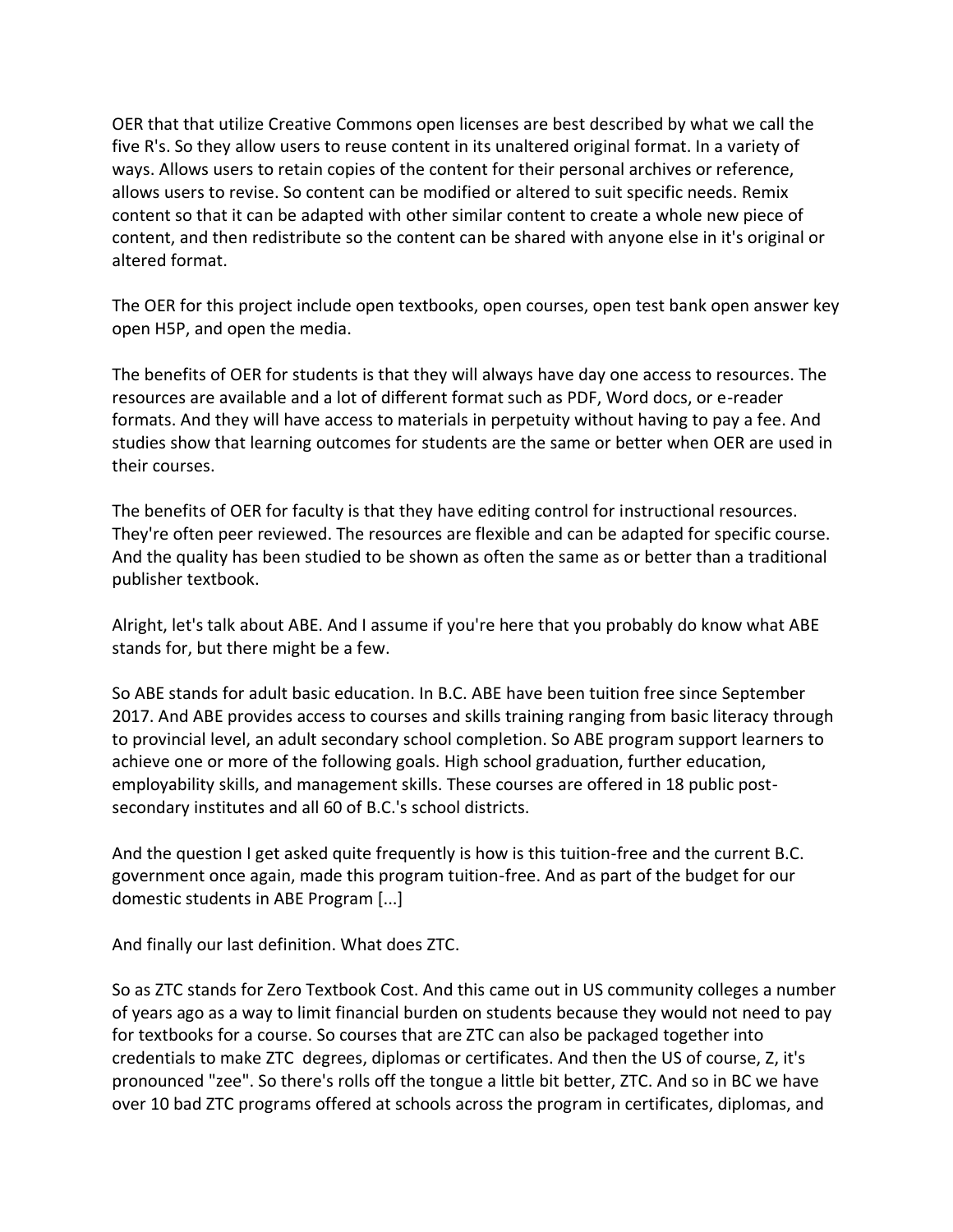degrees. So at all three levels. And we defines at ZTC and BC as using open educational resources and, or library resources. As long as students aren't paying for a textbook in a course, we could consider it as ZTC.

So now that we have all the stuff omission, by the way, let's put them all together and learn about the ABE that ZTC, in BC. Lovely.

So following announcement of funding from the mystery of events and skills training in spring 2018, that ABE is that ZTC project kicked off in summer 2018 with the gathering of the steering committee of adult educators from across the province, this group was able to help us identify possible pathways for learners towards various levels of ABE certificates and top subjects that would benefit from open educational resource. And when we say top subjects, this ranged from high enrollment to the textbook is very expensive too. Those are the two most common barriers that we faced. So we identify those pathways and then we prioritize the order for subjects for development based on need and based on the offerings of those courses. And we issued our first call for proposals in late fall 2018. From that call, we're able to start six projects for a range of English and math courses. And by the end of that oh, sorry. And then shortly after that, in February of 2019, we issued our second call for proposals. And at the end of that, we had funded grants which resulted in 25 new and adapted resources for ABE.

So a quick summary of the resources we have available. You can see on the screen the subjects for books that were created. There were 40 total resources available, 25 which were an updated or created as part of this project. We have we have all levels of English, Math, and Computer Studies, as well as education and career planning in the area of science, we have an intermediate science course which Mel will talk about all that later. Biology, physics, and chemistry. And unfortunately, we never had any proposals for the social sciences, so there's definitely room for some future development there. Together these resources align to create Zero Textbook Cost pathways at all four of the ABE, certificate levels in BC, fundamental, intermediate, advanced, and provincial, meaning that a student can complete a BC adult graduation diploma, aka, an [...] I don't think it's called that anymore, but I know that it's very common nomenclature. Without having any costs associated with purchasing a textbook. A requirement for the, of the projects was that the resources needed to align with the learning outcomes in the ABC. Abe, sorry, in the in the ABC, in the BC, the ABE articulation handbook. And for those of you who are not familiar with resource, Melanie will drop a link to the most recent version of the handbook into chat. So all of these resources. Our fully adaptable and customizable.

They are openly licensed with a Creative Commons license. They're free. And for any of the textbooks, we offer them in print from the SFU print shop and more on print in a little bit.

So let's talk about where you can find these resources and there's two ways to go about it. So the easiest way is to visit our ABE pathway page where we've created a list of resources available for each of those levels and a link to the resources. The URL is: bit.ly/ABEpathway The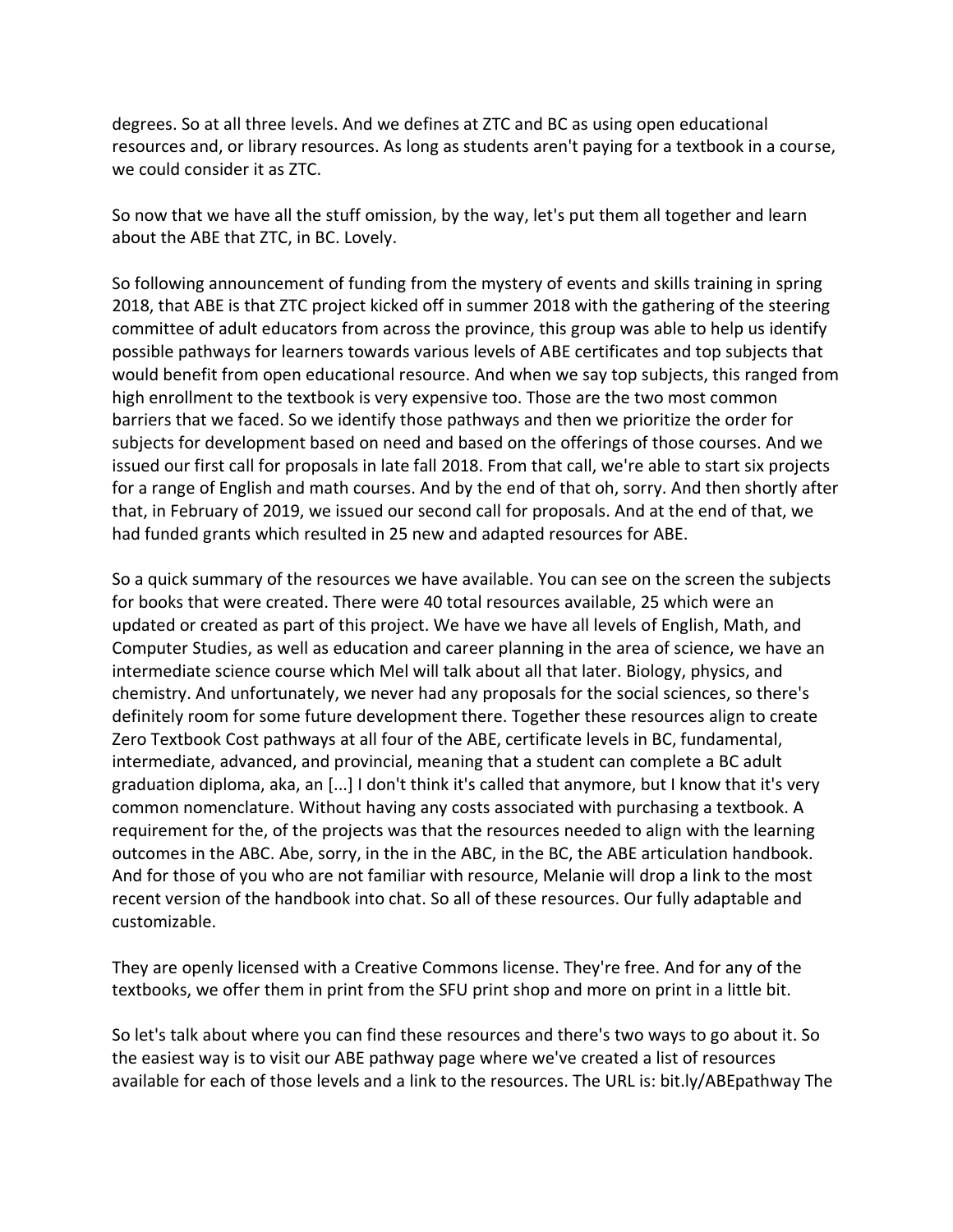ABE must be capitalized. And Melanie can drop that link into the chat for you. And the links to the resources on this page.

Will they go, Oh sorry. Sorry. You can also find these at open.bccampus.ca And if you go into the collection, you can find a specific adult basic education category. And there's five subcategories. So computer studies, education and career planning, English, math, and science. And you can also just search for textbooks using the search box on that page.

So when you click into a list name for a resource and you find will textbook you want. This is what the listing looks like. At the top, you have the title and author and when the book was first posted and when it was last updated. And a description of the resource on the right-hand side. You'll find it how to access books or how to access the book. Readability is for all the formats that allow you, sorry, readable is for all the formats that allow you to view the book digitally. So online or a PDF or e-reader format. The edit, editable link takes you to the formats like HTML and word. Buy a hardcopy is where you go to order print copy from the SFU bookstore. And then in supplementary materials is where you find ancillaries and other materials that are useful for instructors. In this case, for this book, It's a link to the course pack resource for the reader. And if there are ancillaries particularly with answer keys. We have a form setup where instructors will be verified before they are given access the materials. If there are things like PowerPoint slides or supplementary lab guide that didn't require just an instructor access and can be accessed by students. Those would also be available in that link. In the middle of the page is where you can find information about adopting the book and reporting our adoption. There should be a link for link being dropped into chat that explains the process for adopting an open textbook and has a ton of resources to support you in that. And then once you adopt textbook, please report the adoption to BCcampus and let your colleagues know that you are using an open resource in your course. And I'd like to pause briefly to reinforce, re-emphasize the importance of reporting adoptions. If you are someone know are using these resources in any capacity, please let us know how we know which resources are being used and can figure out students savings which this week at BCcampus over the last ten years, we announced that we have saved students \$30 million using open educational resources, which is really staggering. Number. That's \$30 million, back into students pockets. And it allows us to secure more funding for additional resources. When we know that these resources are being used, we can identify most used resources for creating additional ancillaries that go with the book or perhaps binding future adaptations that go with the book. But if we don't know that it's being used, we can't we don't know and it wouldn't be targeted necessarily for future granting opportunities. And then at the bottom of the page here is where you can find the Creative Commons licensing information. And this particular book is licensed using a CC BY license, which means anyone can use this work or adapt it as long as they attribute the original authors. So under readable, if you were to click through and read this book online, and that's usually the top link. It will take you to press books.

And that this is what that would look like. Below the cover, there's a link that says Download this book.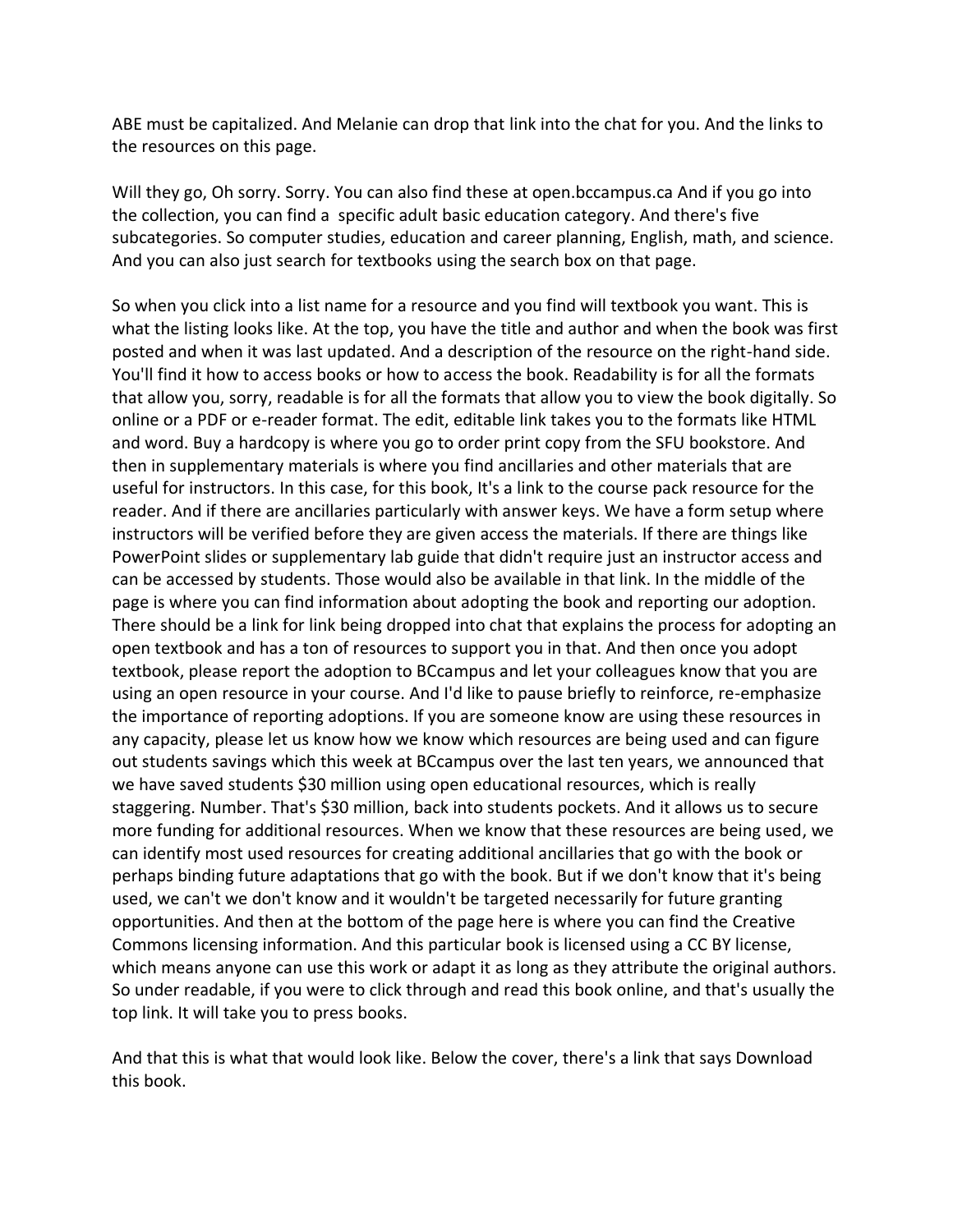And when you click on that link, you can see all the formats that are available to download this book. So PDF, HTML, an open document, or as an EPUB for a e-digital reader, like a Kindle or Kobo.

And if you scroll down, just pass the black background, you'll see the table of contents for the book.

So now I just want to talk briefly about print. All of the books are available in print. We use the SFU print shop for all of our books, they ship worldwide. And you might have more effective printing solutions, more local to you. Maybe your school has a print shop.

But we have found that it's, it's been quite boops, it's been quite cost-effective. So here's the adult literacy fundamental reader, the previous book that I just showed. For print, it costs \$4 for black and white copy and \$9 for color. And to give you an idea, it's about 60 pages. And then in this final example of this advanced math algebraic textbook, the black and white version is \$20 and the color version is dollars. And this textbook is about 550 pages long and very colorful. So you can see that it's about, yeah, three times the cost for a color version versus black and white version.

So finally, maybe you're not sure yet about these resources and want to explore more. And so we do have a great opportunity for you to BCcampus if you're located in BC, Albert, or Saskatchewan or the Yukon. We offer paid reviews on our open resources. There's a rubric and structure for you to follow and we offer a \$250 honorarium for approved reviews. I personally think reviews are really great way to dip your toe into the OER pond. You'd probably have to review commercial textbook before you do that. And we'd expect the same for a open textbook. And so doing a review allows you to look at both the quality and the alignment with the learning outcomes for your course and share those thoughts your colleagues who are also considering adopting the resources. These reviews are published on our sites with each book listing and there'll be a green tag that says reviewed. And reviews can be found at the bottom of the listing page, which is that first white page that I showed you. Currently about half of our ABE resources are peer reviewed.

And so this sums up what our reviews look like for a particular book.

So let's talk about adopting an open textbook. So first you'll find the book in our collection in the ways I just described. If changes are needed, maybe you need to arrange chapters are localized content. You can very easily do that in press books and we have a lot of resources and support for you at BCcampus to do that. And if you have questions, please let us know because we really want to guide you and help you through that process. And please please, please, please. I cannot emphasize this enough once you adopt a book. Please report the adoptions to BCcampus and let your colleagues know. So now I'd like to turn it over to Carolee Clyne the regional rep for BCcampus. And she's going to talk about some of the new and exciting things that are coming up with the ABE resources.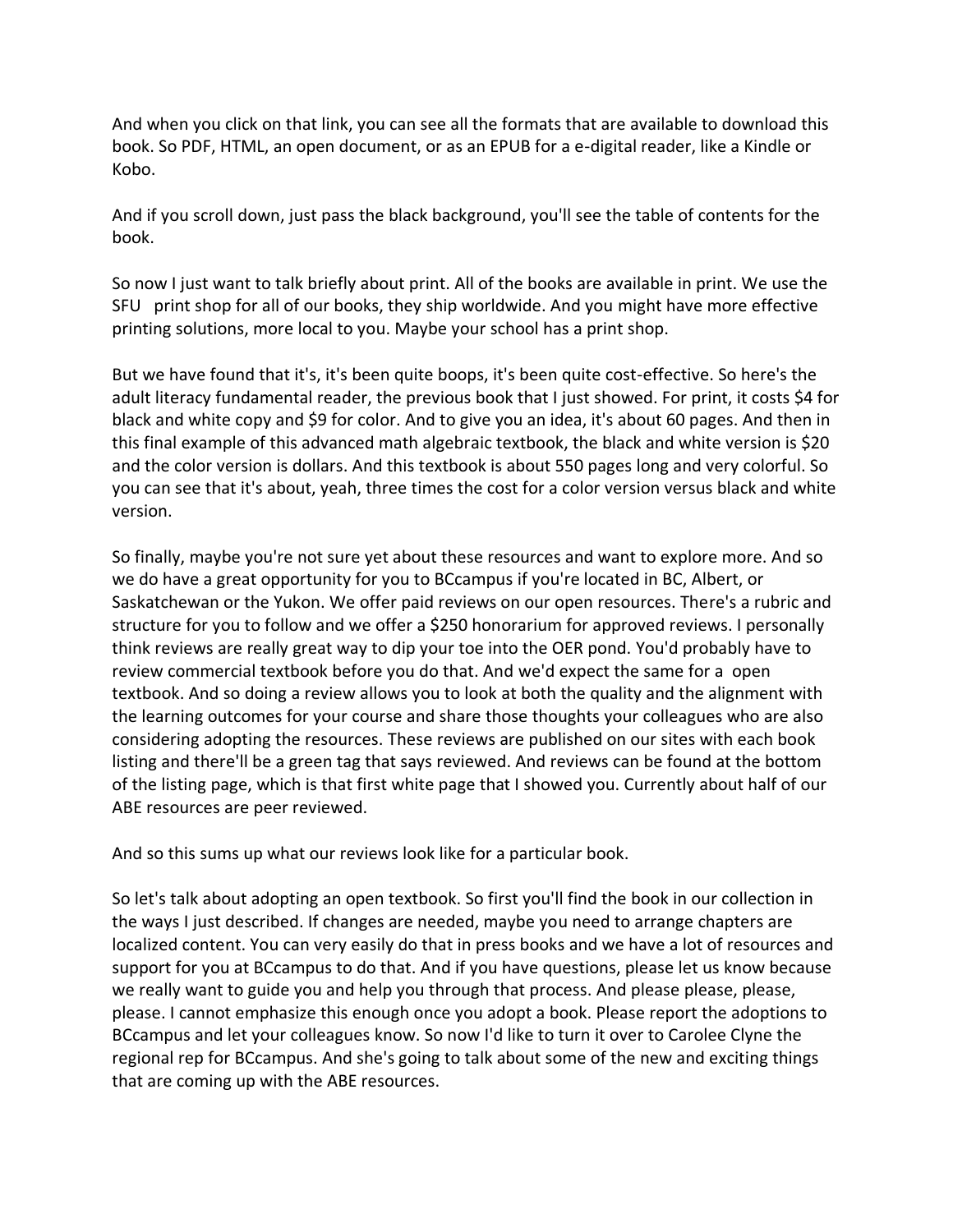#### CAROLEE CLYNE:

Thanks Christa. It's great to have this interest in the ABE collection. My name is Carolee Clyne and I'm joining you today from the traditional and unceded Dakelh territories where I now live, work and play and appreciate their hospitality and generosity. I come to this work from a perspective of the Universal Design for Learning. We're enabling multiple ways to content remains a perspective that I look at resources to provide. As I'm located in the north central part of the province, I also look to see if these resources can be used offline. Traditionally, options for offline include providing print copy or taking the print PDF version in a digital form. Both offline options provide content in a predominately text format. And text in itself can be a barrier for some learners, especially those learning to decode language. The key objectives of open education in UDL look to reduce barriers. Learners should have options to receive content in multiple ways to foster the recognition without additional costs. One solution in the works with the ABE collection is to provide audio recordings of ABE readers, The intro to the computer studies and possibly some of the science resources. If we have time and money, these audio files will be added to the visual images of the pages to provide the learners with the opportunity to hear the words as they follow the pages in an easy to play video format. Even the words will be used. It will be done in a sans serif font to ensure to reduce the barrier that the texts can provide for some learners. This delivery approach with the combined audio and visual will be made available for download for to allow learners to take these home to review in their own settings. Value in this option was driven home when I had the opportunity to work with ABE instructors from CNC, Burns Lake campus where they would use a USB storage to share the print PDFs. Some of their learners would be, many of their learners would be unable to connect from home due to the lack of services and conectivity with rural settings. With these new formats becoming available for the download, that same tool of USB can help deliver both audio and combined audio and visual resources, reducing the barriers conductivity, and provide learners with more opportunities to support their learning needs where they are. Providing these formats are all part of providing OER in multiple ways, and including offline options to better serve the broad geography that makes up British Columbia. As conductivity remains a challenge. to have any infrastructure to sustain and remote settings, as well as the ongoing cost. Expanding our ABE collection to include more options for offline is part of the future view for these resources to benefit a broader group of learners. These resources will also become available in the near future through the collaborative platform, which is created by learning inequality. And this is aimed at providing, contributing to OER to serve the global community as well. Thanks Krista, next to Mel.

# MELANIE MEYER:

Thanks Carolee. Good morning, everyone. I'm Melanie Meyers and I lead our open course and findability project at BCcampus. And I'm grateful to be joining you from Tk'emlúps te Secwé pemc within Secwe pemcúlecw, the traditional territory of the Secwé pemc people. And I'm going to share some information about some amazing new ABE resources coming soon for instructors. So just a bit of background at first, that the summer in summer 2020, BCcampus began creating a collection of open courses to help instructors and course developers in creating and updating their courses. Right now, the collection contains several first and second year full courses that are openly licensed, which means they're free to use, customize and share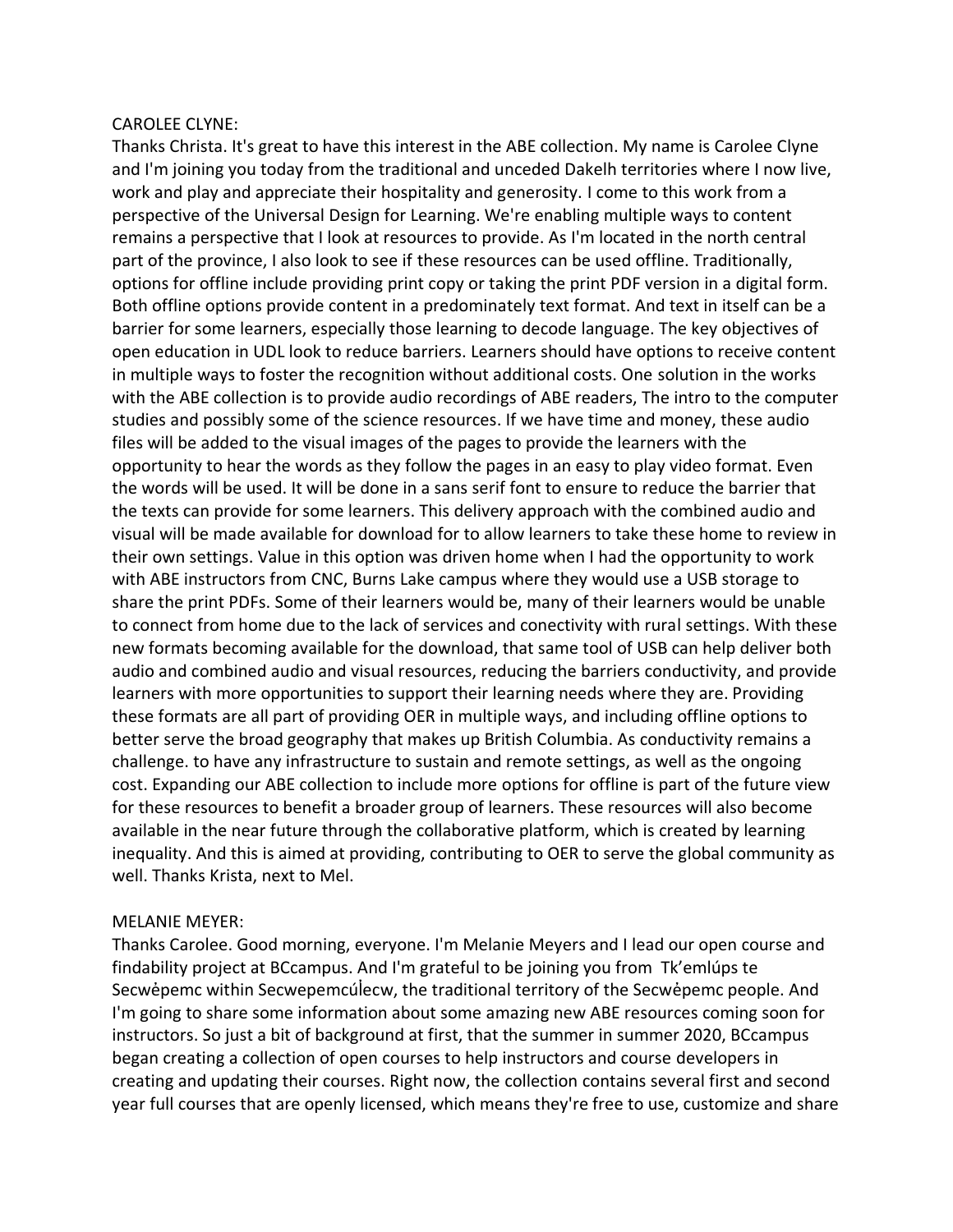just like the textbooks that Krista described. And this is a screenshot of our new site at that will be launching soon. First with our open course collection and then with our open textbook collection added. We'll be talking a bit more about this new collection in the session this afternoon where we look at where we started with the BCcampus textbooks and how it's going. So hopefully you can join us this afternoon as well. So essentially, the open course collection, it's a curated selection of course materials developed by educators in BC that can be accessed by others in BC or anywhere. And it's for use in the classroom. In an institutional learning management system or other teaching and learning platforms that you may use. And each component of every course in the collection goes through a quality assurance process to ensure it's appropriate and valid for instructors in BC. So the courses are reviewed by instructional designers using a rubric that includes important aspects of design. Things like accessibility, equity, diversity and inclusion, and UDL. So we've taken what we've learned from the Open Textbook project and apply that to the open course project to ensure quality.

Next slide please. So all of the materials in the collection are in editable formats, such as Microsoft Word or Excel or press books. And the courses include all of the resources instructors would need to teach a course. So everything from syllabus, lesson plans, assignments, activities, marking, rubrics. And the focus of the materials is really on the educator. So the collection isn't where students would go to complete courses or access their course content. Instead, it's a repository that's full of those teaching materials that instructors can use to customize their own route for their own teaching needs are for their classroom. And this is especially helpful in situations where instructors may find out that they're teaching a course maybe a week or a few days before that course starts. And they need to quickly develop a course. And is also great in a situation where, you know, you may already have a course that you've been offering and you're looking for new ideas and ways to do your course differently or offer your course differently. So maybe you're looking for some specific activities and just to update some aspects of your course and you're looking for some inspiration and you can go to the course collection for that. We often talk about the value of OER for students in their cost savings and so on. But just like open textbooks, we don't spend as much time talking about benefit to the instructors. And there are many benefits and what, what the benefits are in this cases, it really brings, even to experienced educators, it bring some new tools, some new approaches that fit with their current curriculum. So as I mentioned before, really just looking at doing things differently. And yes, I see that I will provide the link to the current open course collection in the chat. And that right now does not contain the ABE courses that I'm going to speak about, but there are other ones that may be of interest to you there. And again, you don't have to use the course materials there for a specific course. You may take things from those courses that are available in the collection right now. For example, there's business courses and management course. It has case studies. And perhaps you would like to use those case studies to incorporate in another course that you're teaching.

Next slide. So we're really pleased. We have 3 ABE courses coming to the open course collection this year. We have intermediate, general and Applied Science, which is developed by Christine Miller from TRU. And it was, and it is still currently available in our open textbook Collection. Christine is updated it to include other instructional of resources, including a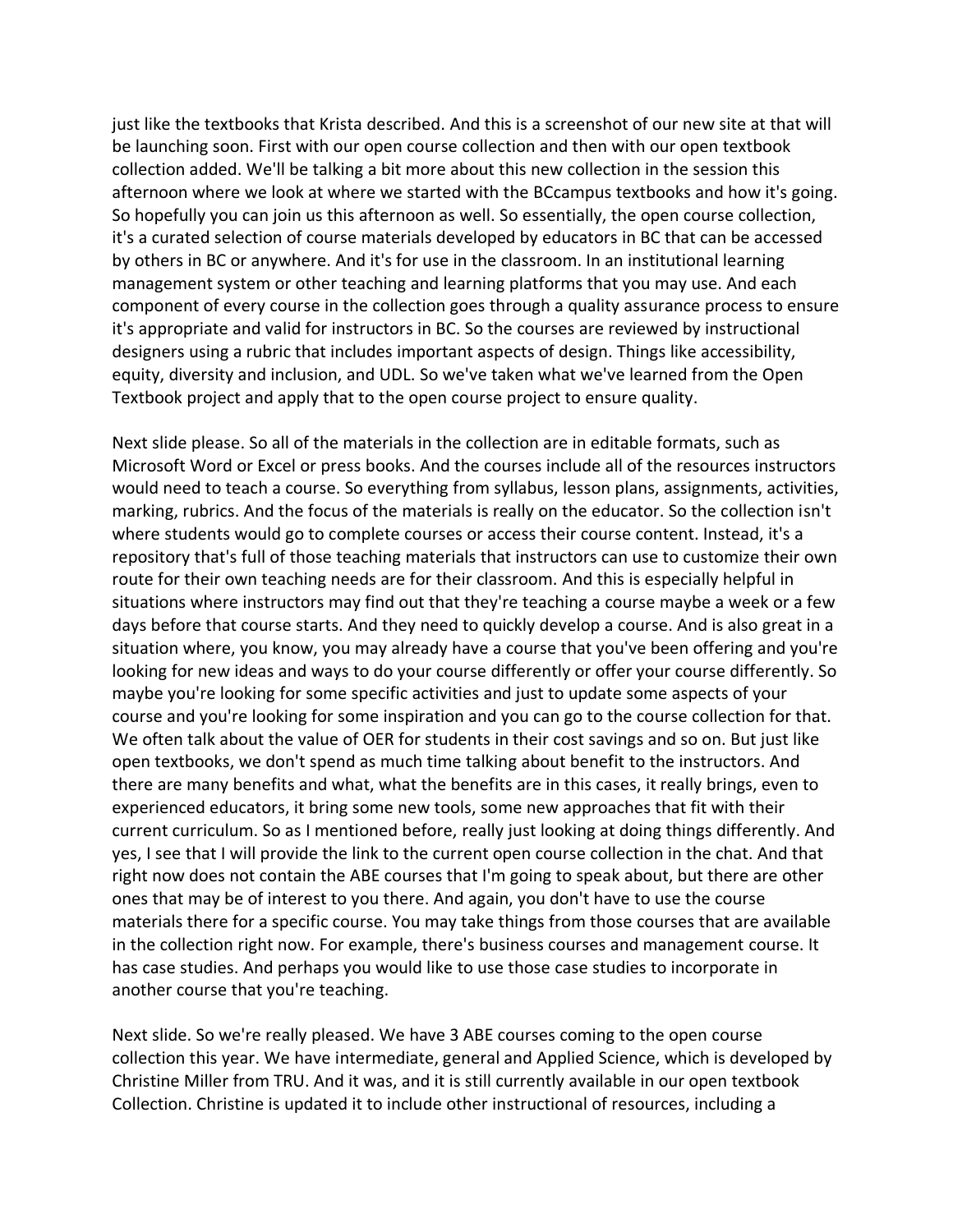syllabus and lecturer manuals. But the course also has PowerPoints, class notes, lab manuals. I think there's three modules, chemistry, biology, and physics. It has quizzes and, and many finalists. Those things are available to instructors upon request. So the full course will be available this spring in the open course collection. And, but you can still find the current materials which Krista also mentioned before us. I'm just going to paste the link there. Those are in the textbook collection right now. So later this year we have two more ABE courses. So we have Christine Miller who also developing an open human biology course. So Christine has already contributed to an open textbook adaptation for this and a set of lecture slides and activities. But she's now adding a lab manual, which has a series of eight labs, which really are meant to reinforce the course concepts and really get the students working on those lab skills and exploration and scientific methods. And it also includes assessments. So she's creating a bank of questions to practice, test questions for students and instructors to use. And that course is being developed to be used in conjunction with Christine's text open textbook, which is human biology and human anatomy and human anatomy and physiology. And the third course, which is in development, is by [...] and it's intermediate level math. So this course also will contains a syllabus, lesson plans, lecture notes, assignments, and exams. And those are all to meet the ABE intermediate math learning outcomes. So this course is being developed in conjunction with the Open Textbook key concepts of intermediate bath. So really when it comes to OER, Christine and [...] are both such wonderful advocates and developers of OER. We're so pleased to have their contributions to the open course projects and to see the ABE work continuing in this way. And, and like Krista mentioned a few times, I think if you do end up adopting or adapting one of these courses when they do become available, please let us know. Please let BCcampus know there will be on the new site a way to to report those adoptions. If you can do that, we would greatly appreciate it. It's always great to hear about how these resources are being used. So with that, I will hand it back to Krista.

#### KRISTA:

Thanks so much, I am looking forward to seeing the new Open collection launch later this spring.

So finally, I really want to take some time to thank the ABE community for all their hard work and dedication for the previous 3.5 years of this project. And obviously, long before that, it's been inspiring and challenging and truly a complete joy to work with many of you and learn from you. And I want to give a special thank you to ABE steering committee who truly steered this project. If you are here today, they provided wonderful feedback and suggestions and they jumped right into the project with no hesitation. And I really appreciate those who graciously helped when they were told to do presentations over the last three-ish years. I'm really grateful for all of your experience, candor and friendships. And I want to also thank all of those who authored and edited OER, equated phenomenal work that will continue to make an impact on teaching and learning at ABE program for many years to come. And I'd also like to give a special note and Thank you to the OER production team because this project was really unique and they took on way more than they might have normally in an open development project. And they've been so, so, so supportive of our authors. And finally, I honestly don't think I've ever been happier at work than with working with the ABE faculty and working on these projects.